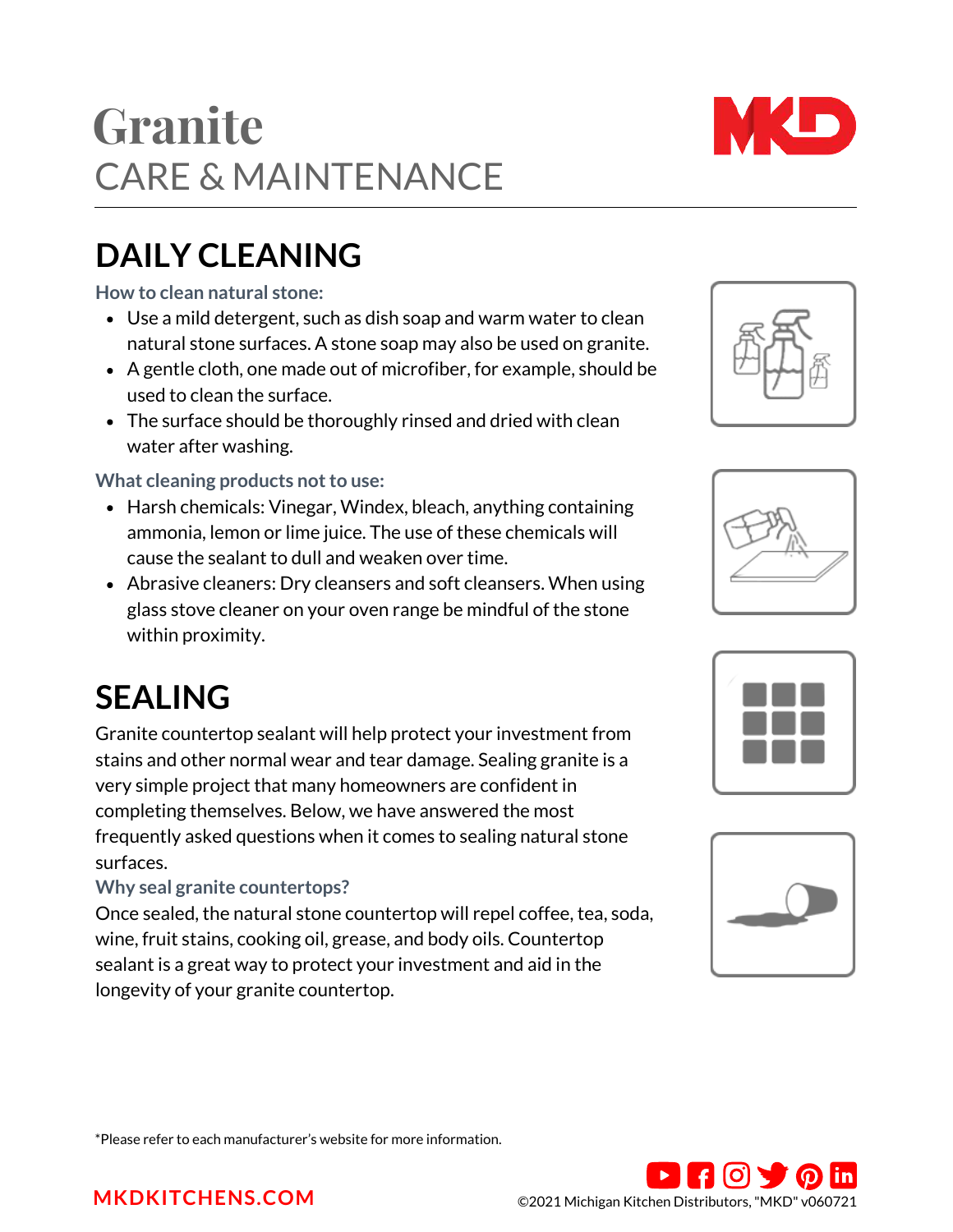### Most homeowners seal their countertops every 6-12 months, depending on need. Although 12 months is the most common time for reapplication, a simple water test can be performed at any time to determine if reapplication is needed. Simply pour a silver-dollar-sized

**SEALING CONT**

amount of water on the surface of the stone in a few different locations and allow it to sit for 30-minutes. After 30-minutes you will wipe the surface with a clean cloth. If a dark spot remains, that means the water has penetrated the surface, and reapplication of a sealant is necessary.

### **What type of sealer should I use?**

### **How do I seal my granite countertop?**

# **REMOVING STAINS FROM GRANITE**

### **Step 1**

Gently remove any loose debris from the stain location



Blot the spill(s), refrain from wiping as it will spread the stain



Flush the area with mild dish soap. The spot will need to be rinsed several times.

**Step 4**

Use a microfiber cloth, or other soft material to dry the area completely

**Step 5**

Repeat steps 2-4 if the stain remains

Make sure you select a good-quality sealer that is meant for granite countertops, also referred to as natural stone surfaces. The sealant should be water-repelling, as well as oil-repelling. We recommend [Granite Gold Sealer®.](https://www.granitegold.com/product/granite-gold-sealer/)

We always recommend following the manufactures recommendation for using their product. However, it's as simple as spraying the sealant and using a clean cloth to apply.

# CARE & MAINTENANCE **Granite**

**How often should you seal granite countertops?**